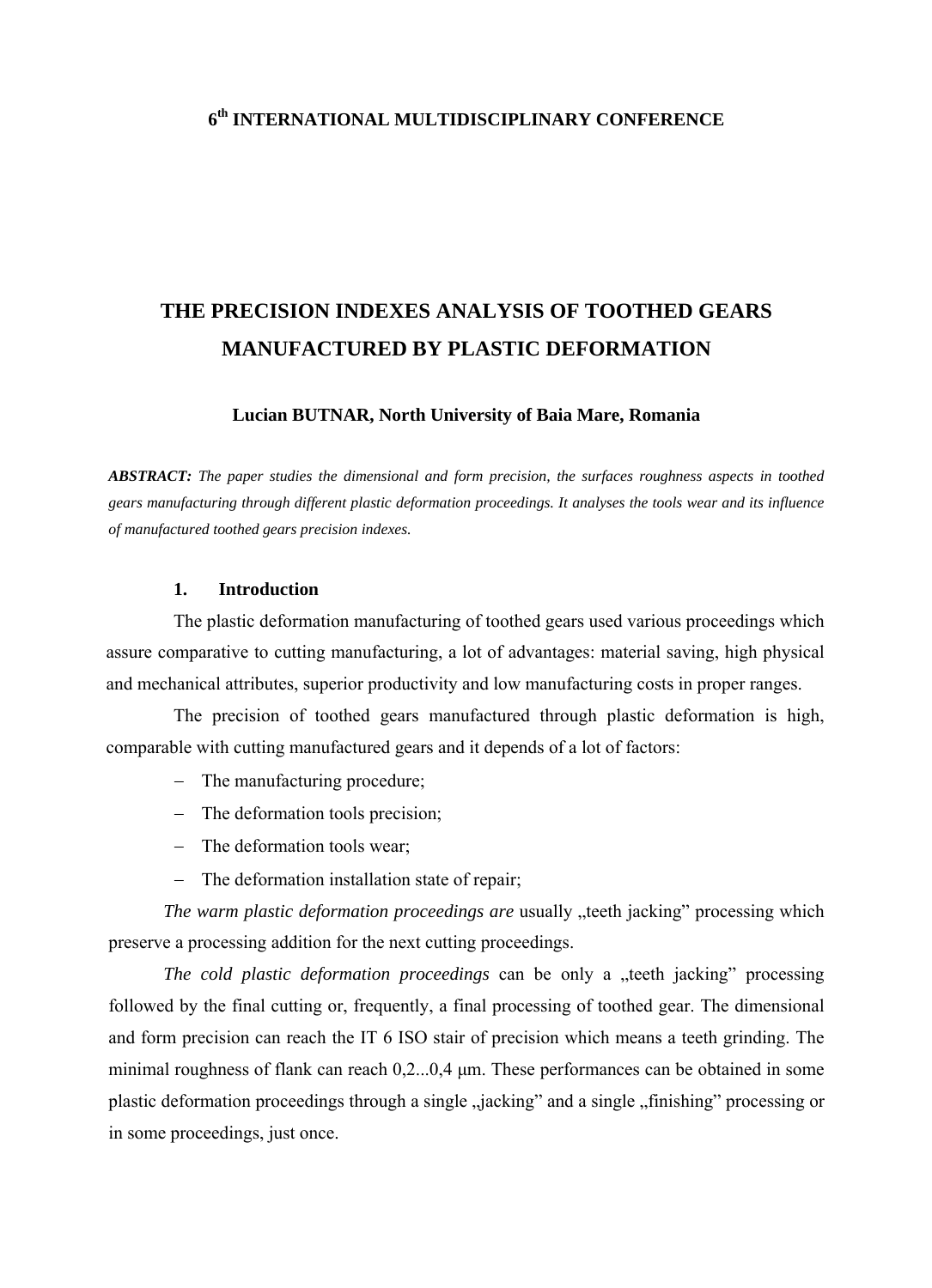The dimensional and form precision and the flank surface quality given by different proceedings through plastic deformation teeth manufacturing, using tools with the wear in prescribed limits is presented in the 1<sup>st</sup> table.

| The $1^{st}$ table |                                                                             |                                                                                                                                                                                                   |                                              |                                                              |  |  |  |
|--------------------|-----------------------------------------------------------------------------|---------------------------------------------------------------------------------------------------------------------------------------------------------------------------------------------------|----------------------------------------------|--------------------------------------------------------------|--|--|--|
| No.                | The procedure                                                               | <b>Technological particularities</b>                                                                                                                                                              | The gear<br>precision                        | <b>Remarks</b>                                               |  |  |  |
| 1.                 | The extrusion                                                               | Warm or cold<br>÷,<br>For a single module and a special                                                                                                                                           | $IT 6-8;$<br>$R_a = 0.2$                     | Final processing                                             |  |  |  |
|                    |                                                                             | tooth number;<br>Internal or external teeth.                                                                                                                                                      | IT 9-10;<br>$R_a = 1,6$                      | Jacking                                                      |  |  |  |
| 2.                 | The without fin<br>molding                                                  | Warm;<br>÷,                                                                                                                                                                                       | $IT 7-8$                                     | Final processing                                             |  |  |  |
|                    |                                                                             | For a single module, a special<br>$\overline{a}$<br>tooth number, and a single profile.                                                                                                           | $IT 9-11$<br>$R_a = 3, 21, 6$                | Jacking<br>Reconditioning<br>procedure                       |  |  |  |
| 3.                 | The punching                                                                | Warm or cold<br>$\blacksquare$<br>For a single module, a special                                                                                                                                  | $IT 8-12$<br>$\frac{R_a = 1, 66, 3}{IT 6.8}$ | Usual precision                                              |  |  |  |
|                    |                                                                             | tooth number, and a single profile.<br>Internal or external teeth<br>$\qquad \qquad \blacksquare$                                                                                                 | $R_a = 0, 20, 6$                             | High precision                                               |  |  |  |
| $\overline{4}$ .   | The contour<br>calibration                                                  | Cold<br>$\blacksquare$<br>For a single module, a special<br>$\overline{a}$<br>tooth number, and a single profile.<br>Internal or external teeth<br>÷,                                             | $IT6-7$<br>$R_a = 0.8$                       | Final processing                                             |  |  |  |
| 5.                 | The rolling<br>(GROB)                                                       | Cold;<br>$\blacksquare$<br>Module m = $1 - 3.5$ ;<br>$\overline{a}$<br>Max. diameter $d = 120$                                                                                                    | $IT 7-8$<br>$R_a=0,8$                        | Jacking rolls<br>Finishing rolls                             |  |  |  |
| 6.                 | The teeth<br>manufacturing<br>with gear - tool<br>(INCREMENTAL)             | Cold;<br>$\overline{a}$<br>m < 3.5<br>$\overline{\phantom{a}}$                                                                                                                                    | IT 8-10                                      | Radial or axial<br>advance<br>3 radial tools at<br>$120^{0}$ |  |  |  |
| 7.                 | The teeth<br>manufacturing<br>with rack - tool<br>$(ROTO-FLO)$              | Warm or cold<br>$\blacksquare$<br>For a single module, a single<br>$\overline{a}$<br>height and profile;<br>$m = 0,3-2; d = 80-150$<br>$\blacksquare$                                             | $IT 9-11$                                    | Needs a<br>rectification<br>A single<br>processing           |  |  |  |
| 8.                 | The teeth<br>manufacturing<br>with worm - tool<br>$(ROLLMATIC -$<br>$MAG$ ) | Warm;<br>$\blacksquare$<br>For a single module, without<br>profile correction;<br>The tooth number, the profile,<br>width and the tooth direction is<br>diversifying;<br>Internal gears $d > 200$ | IT 9-10                                      | Jacking                                                      |  |  |  |
| 9.                 | The teeth<br>manufacturing<br>with toothed<br>sector (WPM)                  | warm;<br>For a single module, a special<br>$\overline{a}$<br>tooth number and a single width.                                                                                                     | $IT 9-11$                                    | A single<br>processing                                       |  |  |  |

# **2. The precision and the wears of deformation tools**

The execution precision of deformation tools is in connection with the wished precision of manufactured gear. Generally it is recommended that the deformation tools must have 2-3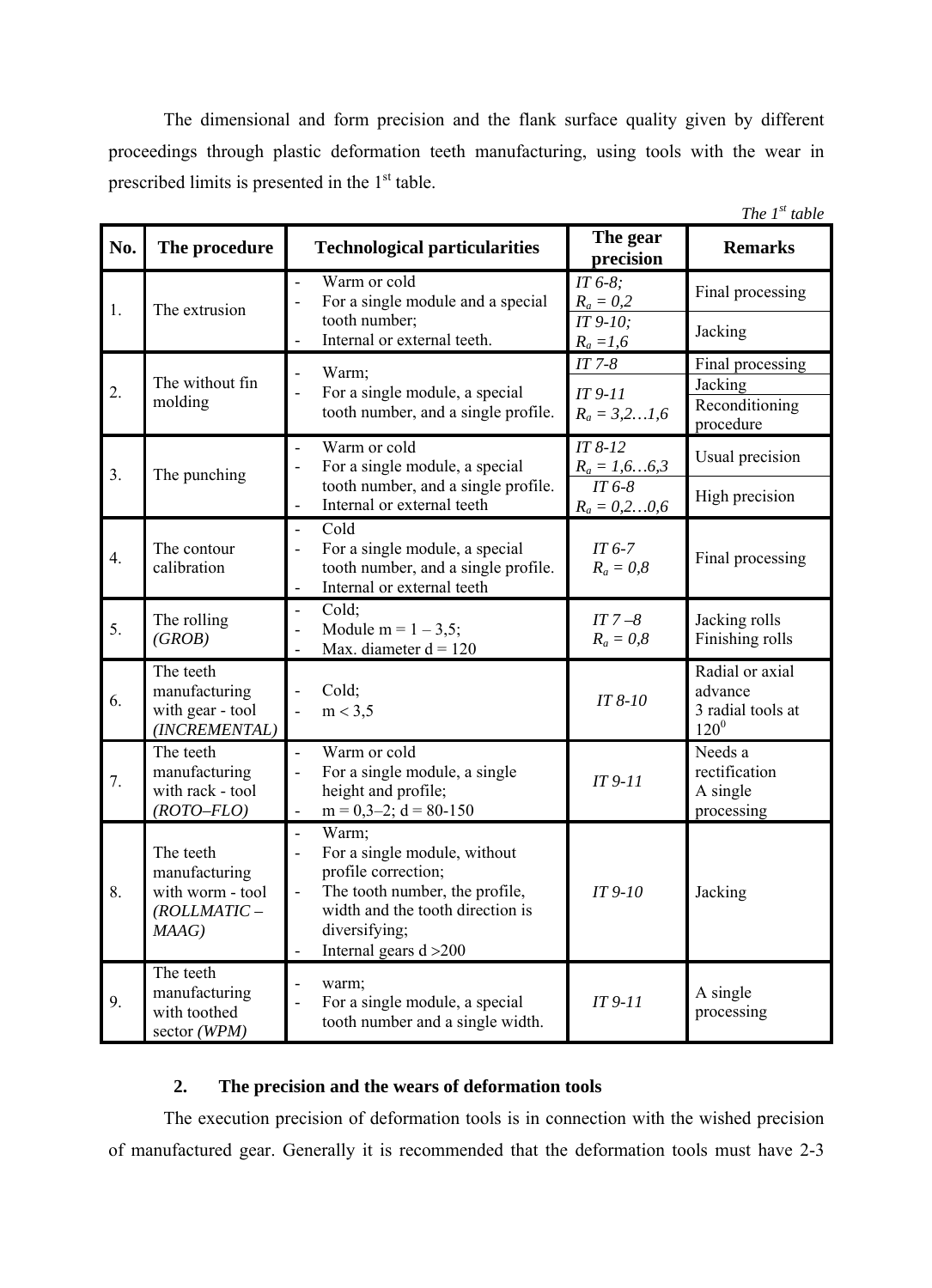higher levels of precision more than the manufactured gear. Also, the active surfaces have to be rectificated on 0,2…1,6 μm roughness. The form and dimensions of tool's active zone are determinate for each procedure intended the form, dimensions and wished precision for the toothed gear. When we have a correct manufacturing, we have the precision performances from the  $1<sup>st</sup>$  table.

The complex plastic deformation couple formed on the tool – piece contact generates wearing phenomenon which are different in technical dry friction and in lubricated friction. In plastic deformation proceedings we have especially: adherence wearing, abrasion wearing, impact and rarely fatigue wearing.



*The 1st fig. The wear of extrusion tribosystem in transversal section: a) the direct extrusion of external teeth; b) the inverse extrusion of internal teeth.* 

The manufactured tooth gears precision is negative influenced by the manufacturing tribosystem wear  $h_u$ . The tool for teeth manufacturing must have a different treatment in punching proceedings and in properly plastic deformation proceedings.

In punching proceedings, the manufactured teeth precision is direct influenced by the precision and wearing of booth tools: punch  $(h_{\text{un}})$  and the active plate  $(h_{\text{un}})$ . The total wear of tribosystem punch – cutting plate in the supposed transversal section is:

$$
h_u = h_{up} + h_{upl} \tag{1}
$$

The clipping facet state modification by wearing produces a local increasing of the play  $j \rightarrow j'$ . There appear local angles  $\alpha$  or  $\gamma$ , others than the initial established. They will modify and amplify the plastic deformation zone  $SP \rightarrow SP'$  and they will have a negative influence on the material flowing and chopping. The micro-fissures are propagating in different directions making material breaking and fit apparition. The cutting flank roughness is worsening.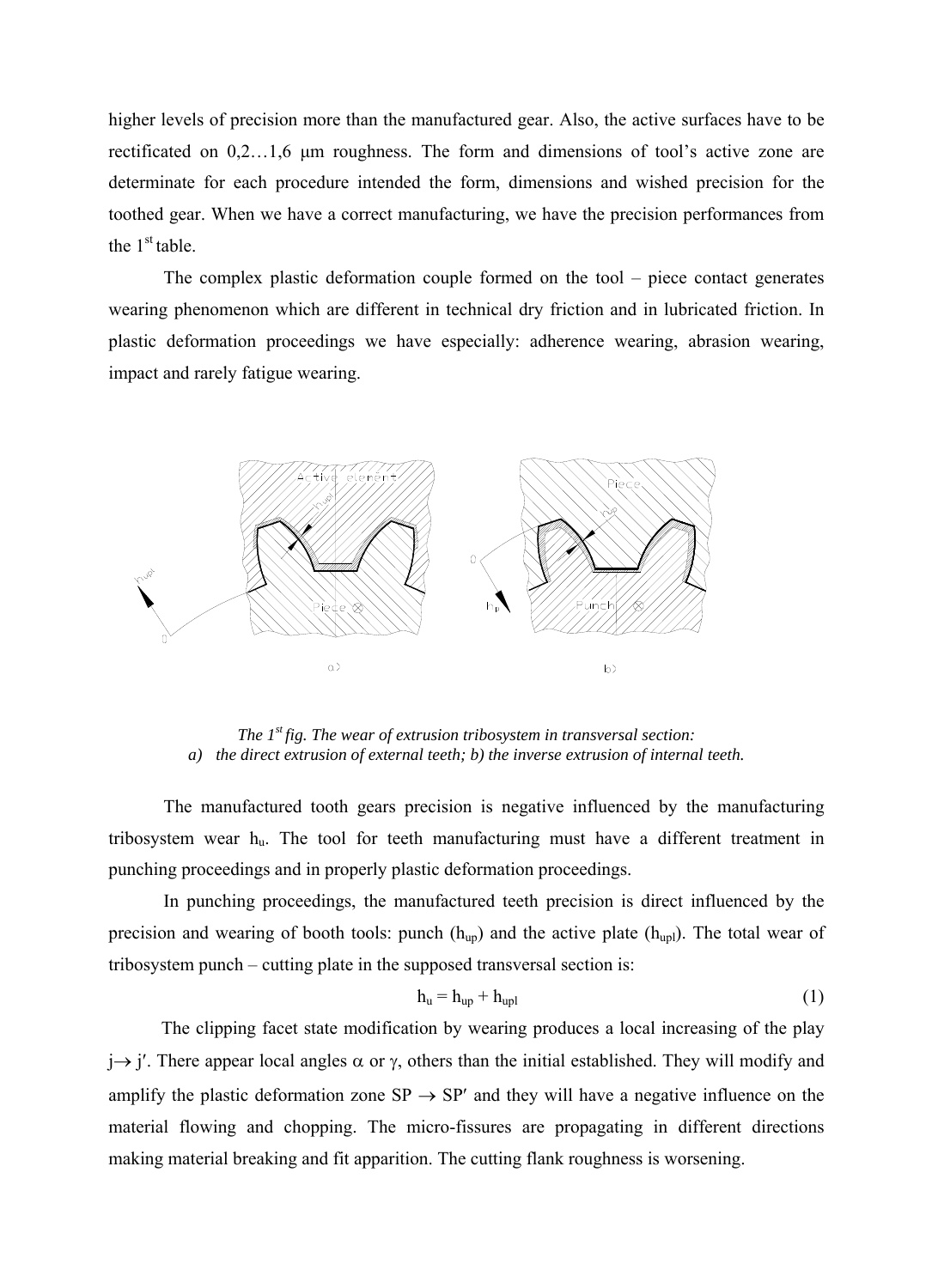In properly plastic deformation proceedings the manufactured tooth gears precision is influenced only by the precision and the wear state of a single tool: punch  $(h_{\text{un}})$  in internal teeth and the active plate  $(h_{\text{upl}})$  for the external teeth. The tribosystems wear is reduced framed only by the generator active element. In transversal section it is:

$$
h_u = h_p \text{ or } h_u = h_{upl} \tag{2}
$$

The non-existence of clipping facets lags the wear manifestation on the piece quality and precision parameters. There also appear modifications of indexes of teeth precision and flank roughness.

### **3. The influence of deformation tool wear on manufactured teeth precision**

The punching tools wear produces dimensional and formal modifications of manufactured toothed gear – the  $2<sup>nd</sup>$  figure. Similar influences (less fit) are finding on the properly plastic deformation manufactured toothed gears.



*The 2nd fig The tool wears influence on the toothed gear form: a) fit–1, flexion-2; b) conicity-3.* 

According to the generation principles, the tooth flank precision depends only by the base circle radius precision. The impossibility of practice measurement of this element needs a determination for precision indexes according to STAS 6273-81, ISO 1328, DIN 3960 for the wished level of precision and the criterion of functional role.

*The radial beating of teeth*  $(F_{rr})$  – characterizes the cinematic precision criterion; it appears because of tool errors, non-uniform wear and manufacturing tribosystem instability;

*The tooth profile digression*  $(f_f)$  vis a vis the theoretical evolventic profile, characterizes the facile functioning criterion and it appears because of gear form modification in contact zone  $(A - B)$  next to the wearing active element;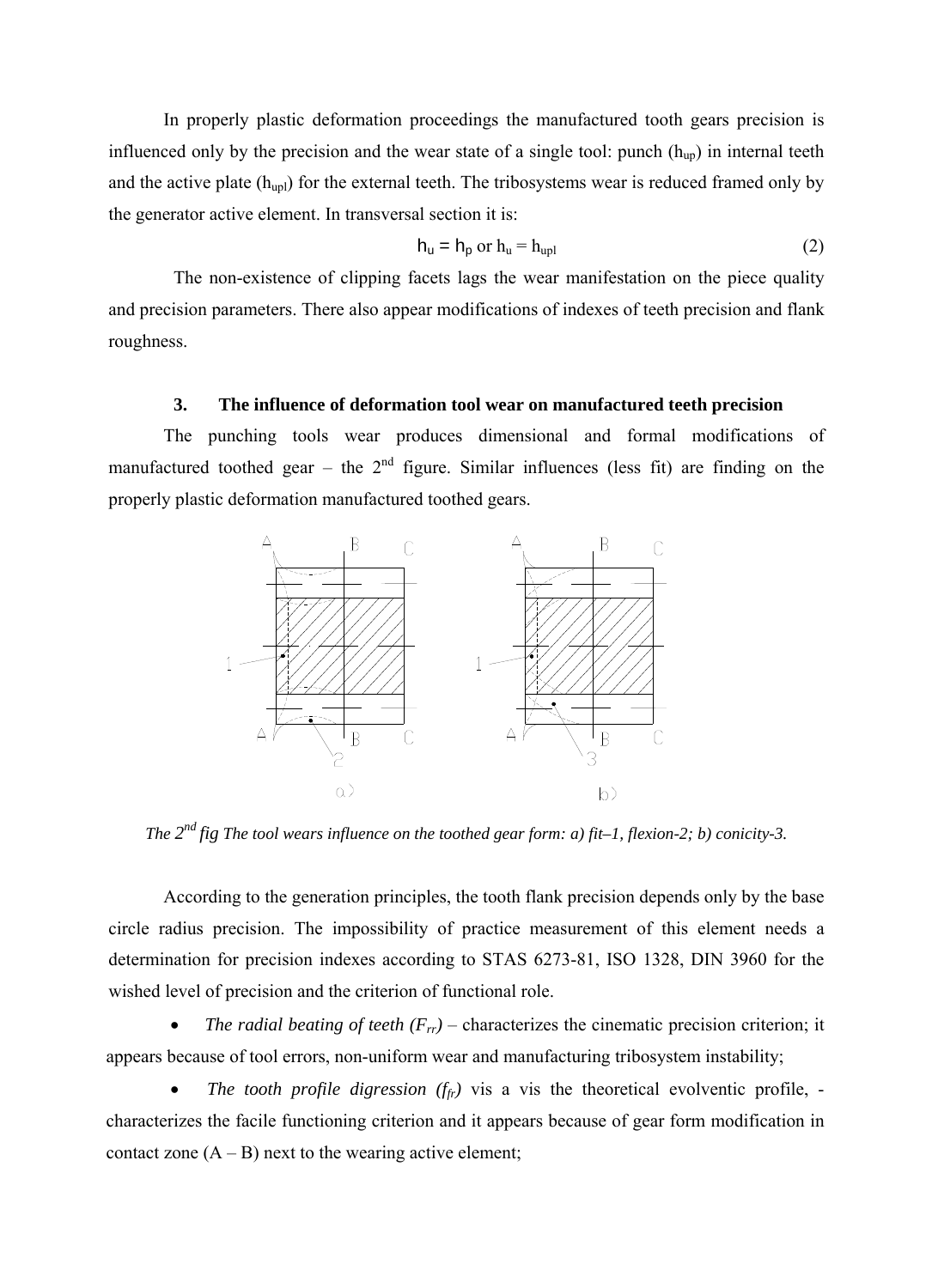• *The tooth direction digression (F*β*r) in the frontal plan* – characterizes the contact criterion and it is produced by the execution errors of tool, the material breakings concurrent with the chopping by wearing tools and technological system instability;

• *The tooth thickness digression on the constant string*  $(E_{cr})$  – characterizes the criterion of the play between the flanks and it is clung to the gear body conicity and teeth evolventic form modification of the flank;

• *The mark digression over the teeth*  $(E_{wr})$  – characterizes the cinematic precision criterion and the play between flanks criterion, it is a complex index which proves the existence of tooth thickness errors, of the step and profile errors.

The analysis of deformation manufacturing tribosystems, of form and of tools wearing evolution, has permitted the creating of influence board of deformation tool wearing on the dimensional and form precision of manufactured toothed gear – the  $2<sup>nd</sup>$  table.

*The 2nd table* 

| The procedure                               |                 | The gear<br>diameter     | tooth<br>thickness<br><b>Head</b> | <b>Digression of</b><br>Foot | Gear fit                 | Gear conicity | over the teeth<br>degression<br>Mark | digression<br><b>Direction</b> | The radial<br>beating    | Flank form<br>digression |
|---------------------------------------------|-----------------|--------------------------|-----------------------------------|------------------------------|--------------------------|---------------|--------------------------------------|--------------------------------|--------------------------|--------------------------|
|                                             | Wear P.         | $\overline{\phantom{0}}$ | $\qquad \qquad \blacksquare$      | $\overline{\phantom{0}}$     | $\mathbf X$              | (x)           | $\overline{\phantom{m}}$             | $\mathbf X$                    | $X_A$                    | $\mathbf X$              |
| (external<br>Cutting<br>teeth)              | Wear P.A.       | ↑                        | (1)                               | $\uparrow$                   | $\overline{\phantom{0}}$ | $\mathbf X$   | $\uparrow$                           | $X_A$                          | $\mathbf X$              | $\mathbf X$              |
|                                             | Wear<br>$P+PA$  | ↑                        | (1)                               | $\uparrow$                   | $\mathbf X$              | $\mathbf X$   | $\uparrow$                           | $\mathbf X$                    | $\mathbf X$              | $\mathbf X$              |
|                                             | Wear P.         | ↓                        | (1)                               | $\uparrow$                   | $\overline{\phantom{a}}$ | $\mathbf X$   | ↓                                    | $X_A$                          | $\mathbf X$              | $\mathbf X$              |
| Perforating<br>(internal<br>teeth)          | Wear P.A.       | $\blacksquare$           | $\overline{\phantom{m}}$          | $\overline{\phantom{0}}$     | $\mathbf X$              | (x)           | $\overline{\phantom{a}}$             | $\mathbf X$                    | $X_A$                    | $\mathbf X$              |
|                                             | Wear<br>$P+P.A$ | ↓                        | (1)                               | $\uparrow$                   | $\mathbf X$              | $\mathbf X$   | $\downarrow$                         | $\mathbf X$                    | $\mathbf X$              | $\mathbf X$              |
|                                             | Wear P.         |                          |                                   |                              |                          | -             |                                      |                                |                          |                          |
| extrusion<br>(external<br>Direct<br>teeth)  | Wear P.A.       | $\uparrow$               | (1)                               | $\uparrow$                   | -                        | -             | $\uparrow$                           | (x)                            | (x)                      | $\mathbf X$              |
| extrusion<br>(internal<br>Inverse<br>teeth) | Wear P.         | ↓                        | (1)                               | $\uparrow$                   |                          | ٠             | ↓                                    | (x)                            | (x)                      | $\mathbf X$              |
|                                             | Wear P.A.       |                          |                                   |                              |                          | ۰             |                                      | $\overline{\phantom{0}}$       | $\overline{\phantom{0}}$ |                          |
| with role<br>Pressing<br>GROB<br>tool       | Role wear       | (1)                      | (1)                               | $\uparrow$                   |                          | ٠             | $\uparrow$                           | $\qquad \qquad \blacksquare$   | (x)                      | $\mathbf X$              |